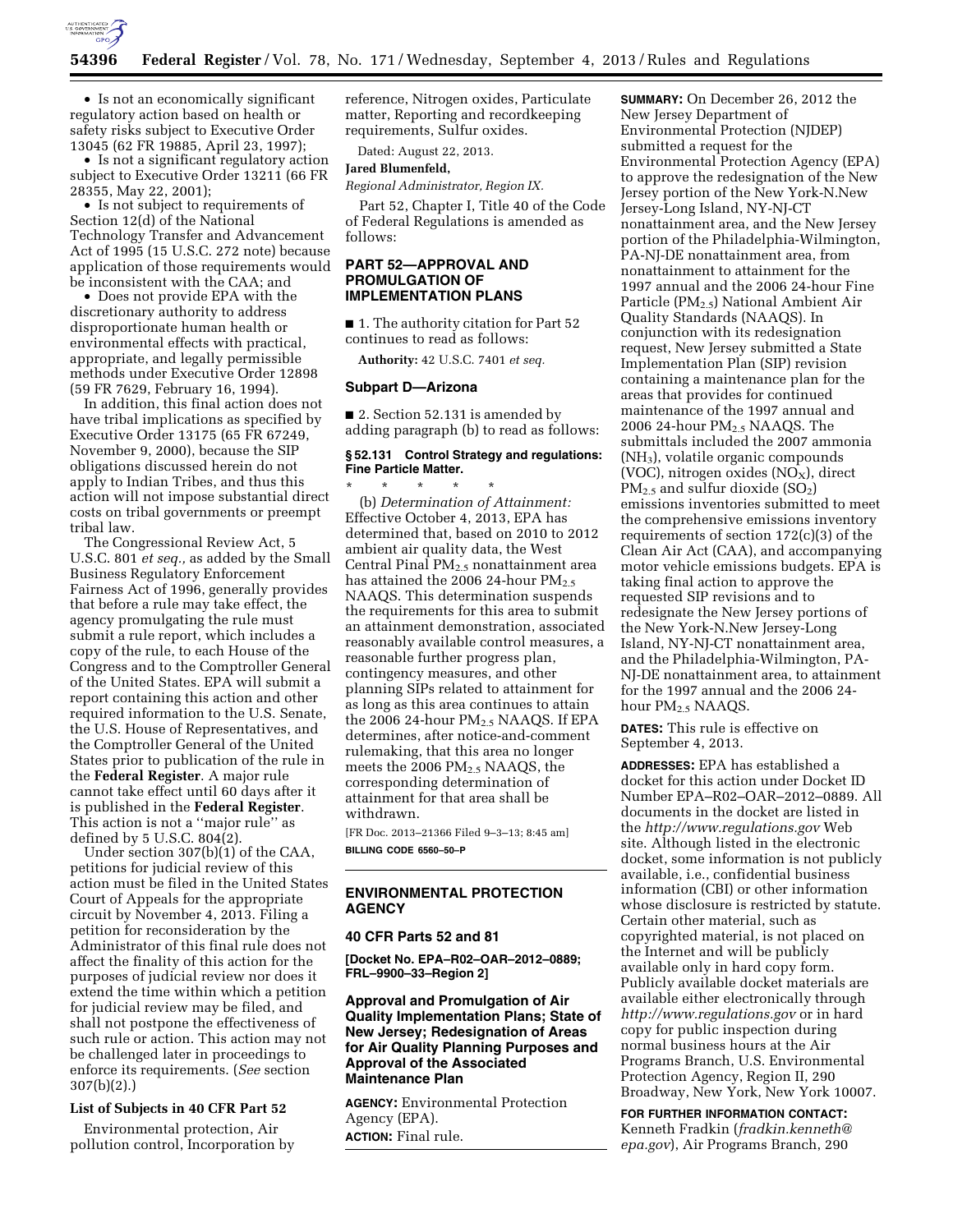Broadway, 25th Floor, New York, New York 10007–1866, (212) 637–4249.

### **SUPPLEMENTARY INFORMATION:**

Throughout this document whenever "we," "us," or "our" is used, we mean EPA.

#### **Table of Contents**

- I. Background and Purpose
- II. What comments did EPA receive on its proposal?
- III. What is EPA's final action?
- IV. Correction of Administrative Errors
- V. Statutory and Executive Order Reviews

#### **I. Background and Purpose**

On December 26, 2012, the State of New Jersey, through NJDEP, submitted a request to redesignate the New Jersey portion of the New York-N.New Jersey-Long Island, NY-NJ-CT nonattainment area (''NY-NJ-CT nonattainment area''), and the New Jersey portion of the Philadelphia-Wilmington, PA-NJ-DE nonattainment area (''PA-NJ-DE nonattainment area'') from nonattainment to attainment for the 1997 annual and the 2006 24-hour  $PM_{2.5}$ NAAQS. Concurrently, NJDEP submitted a maintenance plan for the areas as a SIP revision to ensure continued attainment. In a supplemental submission to EPA on May 3, 2013, the State of New Jersey submitted NH<sub>3</sub> and VOC emissions inventories to supplement the emissions inventories that had been submitted on December 26, 2012.

Specific details regarding EPA's analysis of New Jersey's SIP can be found in the proposed rulemaking published in the **Federal Register** (FR) on June 27, 2013 (78 FR 38648).

# **II. What comments did EPA receive on its proposal?**

EPA received two comments in support of the proposal. No adverse comments were submitted.

#### **III. What is EPA's final action?**

EPA has evaluated New Jersey's redesignation request and determined that it meets the redesignation criteria set forth in the CAA, and is consistent with Agency regulations and policy. Therefore, EPA is taking several actions. EPA is approving New Jersey's request for the redesignation of the New Jersey portions of the NY-NJ-CT and PA-NJ-DE nonattainment areas from nonattainment to attainment for the 1997 PM $_{2.5}$  annual and the 2006 PM $_{2.5}$ 24-hour NAAQS. We are approving New Jersey's maintenance plan for the New Jersey portions of the NY-NJ-CT and PA-NJ-DE nonattainment areas because it meets the requirements set forth in section 175A of the CAA. EPA is

approving the 2007 NH<sub>3</sub>, VOC, NO<sub>X</sub>, direct  $PM_{2.5}$  and  $SO_2$  emissions inventories as meeting the comprehensive emissions inventory requirements of section 172(c)(3) of the CAA. Additionally, EPA is approving the 2009 and 2025 motor vehicle emissions budgets for  $PM_{2.5}$  and  $NO_{X}$ .

In accordance with 5 U.S.C. 553(d), EPA finds there is good cause for this action to become effective immediately upon publication. A delayed effective date is unnecessary due to the nature of a redesignation to attainment, which eliminates CAA obligations that would otherwise apply. The immediate effective date for this action is authorized under both 5 U.S.C. 553(d)(1), which provides that rulemaking actions may become effective less than 30 days after publication if the rule ''grants or recognizes an exemption or relieves a restriction,'' and section 553(d)(3), which allows an effective date less than 30 days after publication ''as otherwise provided by the agency for good cause found and published with the rule.'' The purpose of the 30-day waiting period prescribed in section 553(d) is to give affected parties a reasonable time to adjust their behavior and prepare before the final rule takes effect. Today's rule, however, does not create any new regulatory requirements such that affected parties would need time to prepare before the rule takes effect. Rather, today's rule relieves New Jersey of the obligation to comply with nonattainment-related planning requirements for this PM2.5 Area pursuant to Part D of the CAA. For these reasons, EPA finds good cause under 5 U.S.C. 553(d) for this action to become effective on the date of publication of this rulemaking.

#### **IV. Correction of Administrative Errors**

At 78 FR 885, January 7, 2013, § 52.1602 was amended by adding new paragraph (e) *Determination of Attainment.* However, the amendment could not be incorporated into the Code of Federal Regulations (CFR) because paragraph (e) already existed. The amendment will be incorporated as paragraph (f) in the regulatory text as part of this final rule.

## **V. Statutory and Executive Order Reviews**

Under the Clean Air Act, the Administrator is required to approve a SIP submission that complies with the provisions of the Act and applicable Federal regulations. 42 U.S.C. 7410(k); 40 CFR 52.02(a). Thus, in reviewing SIP submissions, EPA's role is to approve state choices, provided that they meet

the criteria of the Clean Air Act. Accordingly, this action merely approves state law as meeting Federal requirements and does not impose additional requirements beyond those imposed by state law. For that reason, this action:

• is not a ''significant regulatory action'' subject to review by the Office of Management and Budget under Executive Order 12866 (58 FR 51735, October 4, 1993);

• does not impose an information collection burden under the provisions of the Paperwork Reduction Act (44 U.S.C. 3501 *et seq.*);

• is certified as not having a significant economic impact on a substantial number of small entities under the Regulatory Flexibility Act (5 U.S.C. 601 *et seq.*);

• does not contain any unfunded mandate or significantly or uniquely affect small governments, as described in the Unfunded Mandates Reform Act of 1995 (Pub. L. 104–4);

• does not have Federalism implications as specified in Executive Order 13132 (64 FR 43255, August 10, 1999);

• is not an economically significant regulatory action based on health or safety risks subject to Executive Order 13045 (62 FR 19885, April 23, 1997);

• is not a significant regulatory action subject to Executive Order 13211 (66 FR 28355, May 22, 2001);

• is not subject to requirements of Section 12(d) of the National Technology Transfer and Advancement Act of 1995 (15 U.S.C. 272 note) because application of those requirements would be inconsistent with the Clean Air Act; and

• does not provide EPA with the discretionary authority to address, as appropriate, disproportionate human health or environmental effects, using practicable and legally permissible methods, under Executive Order 12898 (59 FR 7629, February 16, 1994).

• In addition, this rule does not have tribal implications as specified by Executive Order 13175 (65 FR 67249, November 9, 2000), because the SIP is not approved to apply in Indian country located in the state, and EPA notes that it will not impose substantial direct costs on tribal governments or preempt tribal law.

# **List of Subjects**

## *40 CFR Part 52*

Environmental protection, Air pollution control, Incorporation by reference, Nitrogen dioxide, Particulate matter, Reporting and recordkeeping requirements, Sulfur oxides, Volatile organic compounds.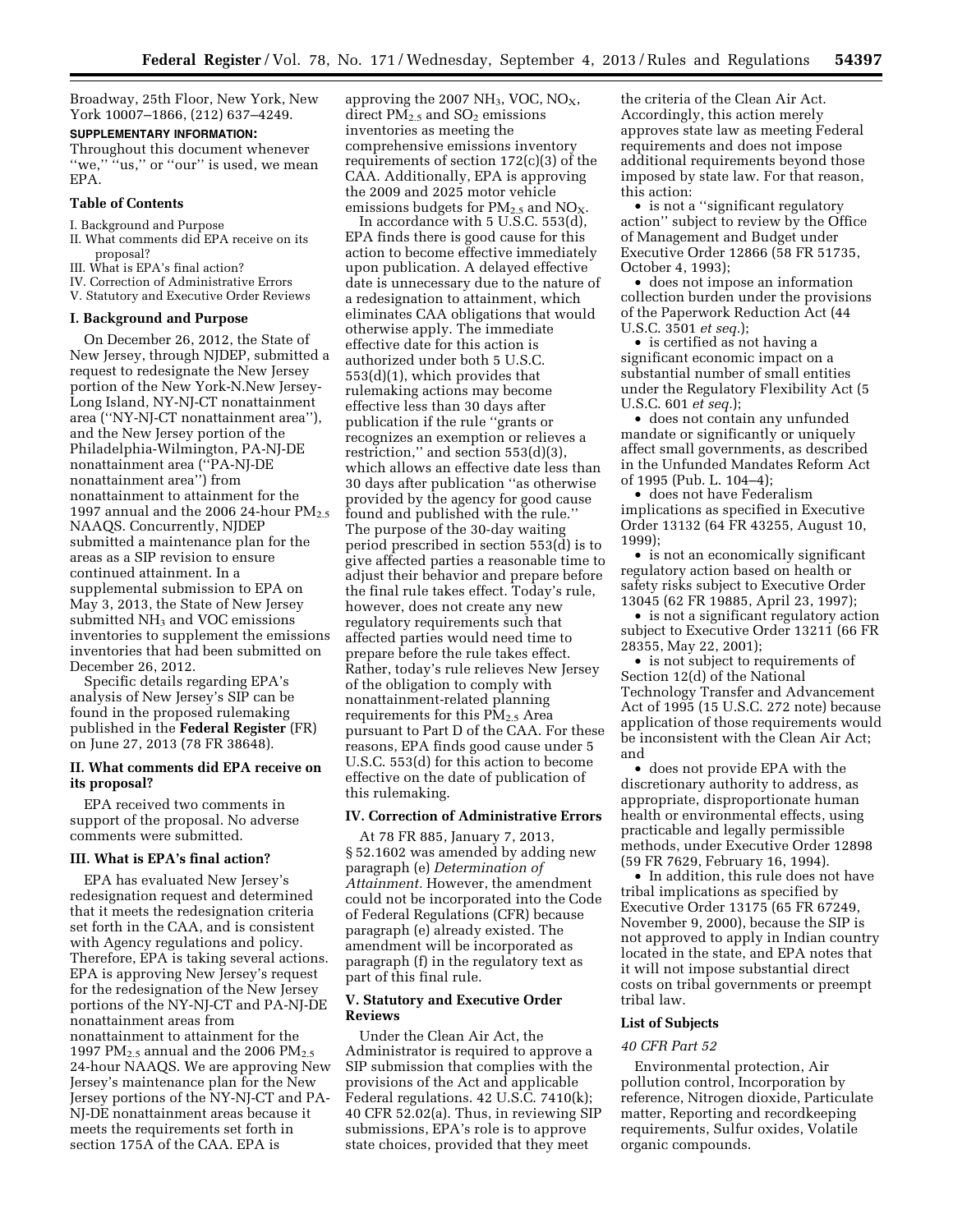#### *40 CFR Part 81*

Environmental protection, Air pollution control.

Dated: August 13, 2013.

#### **Judith A. Enck,**

*Regional Administrator, Region 2.* 

Part 52, chapter I, title 40 of the Code of Federal Regulations is amended as follows:

# **PART 52—[AMENDED]**

■ 1. The authority citation for part 52 continues to read as follows:

**Authority:** 42 U.S.C. 7401 *et seq.* 

# **Subpart FF—New Jersey**

■ 2. Section 52.1602 is amended by adding new paragraphs (f), (g) and (h) to read as follows:

# **§ 52.1602 Control strategy and regulations: PM**2.5**.**

\* \* \* \* \* (f) Determination of Attainment. EPA has determined, as of January 7, 2013, that based on 2008 to 2010 and 2009 to 2011 ambient air quality data, the Philadelphia-Wilmington, PA-NJ-DE fine particlulate  $(PM_{2.5})$  nonattainment area has attained the 2006 24-hour  $PM_{2.5}$ national ambient air quality standard (NAAQS). This determination suspends the requirements for the Philadelphia-Wilmington, PA-NJ-DE  $PM_{2.5}$ nonattainment area to submit an attainment demonstration, associated reasonably available control measures, a reasonable further progress plan, contingency measures, and other planning SIPs related to attainment of the standard for as long as this area continues to meet the 2006 24-hour PM2.5 NAAQS.

(g) Approval—The maintenance plan submitted on December 26, 2012, and supplemented on May 3, 2013, for the 1997 PM2.5 National Ambient Air Quality Standard and the 2006 PM<sub>2.5</sub> National Ambient Air Quality Standard for the New Jersey portion of the New York-Northern New Jersey-Long Island, NY-NJ-CT, PM2.5 nonattainment area and the New Jersey portion of the Philadelphia-Wilmington, PA-NJ-DE, PM2.5 nonattainment area has been approved.

(1) The maintenance plan establishes 2009 motor vehicle emission budgets for the New Jersey portion of the New York-Northern New Jersey-Long Island, NY-NJ-CT, PM<sub>2.5</sub> nonattainment area. The budgets were allocated by metropolitan planning organization as follows: North Jersey Transportation Planning Authority: 67,272 tons per year for  $NO<sub>x</sub>$ and 2,736 tons per year for  $PM_{2.5}$ ; Delaware Valley Regional Planning Commission (Mercer County): 5,835 tons per year for  $NO<sub>x</sub>$  and 224 tons per year for PM<sub>2.5</sub>.

(2) The maintenance plan establishes 2025 motor vehicle emission budgets for the New Jersey portion of the New York-Northern New Jersey-Long Island, NY-NJ-CT, PM<sub>2.5</sub> nonattainment area. The budgets were allocated by metropolitan planning organization as follows: North Jersey Transportation Planning Authority: 25,437 tons per year for  $NO<sub>x</sub>$ and 1,509 tons per year for  $PM_{2.5}$ ; Delaware Valley Regional Planning Commission (Mercer County): 2,551 tons per year for  $NO<sub>X</sub>$  and 119 tons per year for  $PM_{2.5}$ .

(3) The maintenance plan establishes 2009 motor vehicle emission budgets for the New Jersey portion of the Philadelphia-Wilmington, PA-NJ-DE, PM<sub>2.5</sub> nonattainment area. The budgets were allocated by metropolitan planning organization as follows: Delaware Valley Regional Planning Commission (Burlington, Camden, and Gloucester Counties): 18,254 tons per year for  $NO<sub>x</sub>$ and 680 tons per year for  $PM_{2.5}$ .

(4) The maintenance plan establishes 2025 motor vehicle emission budgets for the New Jersey portion of the Philadelphia-Wilmington, PA-NJ-DE, PM2.5 nonattainment area. The budgets were allocated by metropolitan planning organization as follows: Delaware Valley Regional Planning Commission (Burlington, Camden, and Gloucester

Counties): 8,003 tons per year for  $NO<sub>x</sub>$ and 363 tons per year for  $PM_{2.5}$ .

(h) Approval—The 2007 attainment year emissions inventory for the New Jersey portions of the New York-Northern New Jersey-Long Island, NY-NJ-CT, PM<sub>2.5</sub> nonattainment area and the Philadelphia-Wilmington, PA-NJ- $DE$ ,  $PM<sub>2.5</sub>$  nonattainment area consisting of NO<sub>X</sub>, VOC, NH<sub>3</sub>, directly emitted  $PM_{2.5}$ , and  $SO_2$  emissions. This inventory satisfies the comprehensive emission inventory requirements of section 172(c)(3).

# **PART 81—[AMENDED]**

■ 3. The authority citation for part 81 continues to read as follows:

**Authority:** 42 U.S.C. 7401 *et seq.* 

#### ■ 4. In § 81.331:

■ a. The table entitled ''New Jersey— PM<sub>2.5</sub> (Annual NAAQS)" is amended by revising the entries under ''New York-N. New Jersey-Long Island, NY-NJ-CT'' for ''Bergen County'', ''Essex County'', ''Hudson County'', ''Mercer County'', ''Middlesex County'', ''Monmouth County'', ''Morris County'', ''Passaic County'', ''Somerset County'', and ''Union County'', and under ''Philadelphia-Wilmington, PA-NJ-DE'' for ''Burlington County'', ''Camden County'', and ''Gloucester County''.

■ b. The table entitled ''New Jersey— PM<sub>2.5</sub> [24-hour NAAQS]" is amended by revising the entries under ''New York-N. New Jersey-Long Island, NY-NJ-CT'' for ''Bergen County'', ''Essex County'', ''Hudson County'', ''Mercer County'', ''Middlesex County'', ''Monmouth County'', ''Morris County'', ''Passaic County'', ''Somerset County'', and ''Union County'', and under ''Philadelphia-Wilmington, PA-NJ-DE'' for ''Burlington County'', ''Camden County'', and ''Gloucester County''.

The revisions read as follows:

**§ 81.331 New Jersey.** 

\* \* \* \* \*

NEW JERSEY  $PM<sub>2.5</sub>$ [Annual NAAQS]

| Designated area                               |  |  |  |  | Designation <sup>a</sup> |                    |  |
|-----------------------------------------------|--|--|--|--|--------------------------|--------------------|--|
|                                               |  |  |  |  | Date                     | ype                |  |
|                                               |  |  |  |  |                          |                    |  |
| New York-N. New Jersey-Long Island, NY-NJ-CT: |  |  |  |  |                          |                    |  |
|                                               |  |  |  |  |                          | 9-4-13 Attainment. |  |
|                                               |  |  |  |  |                          | 9-4-13 Attainment. |  |
|                                               |  |  |  |  |                          | 9-4-13 Attainment. |  |
|                                               |  |  |  |  |                          | 9-4-13 Attainment. |  |
|                                               |  |  |  |  |                          | 9-4-13 Attainment. |  |
|                                               |  |  |  |  |                          | 9-4-13 Attainment. |  |